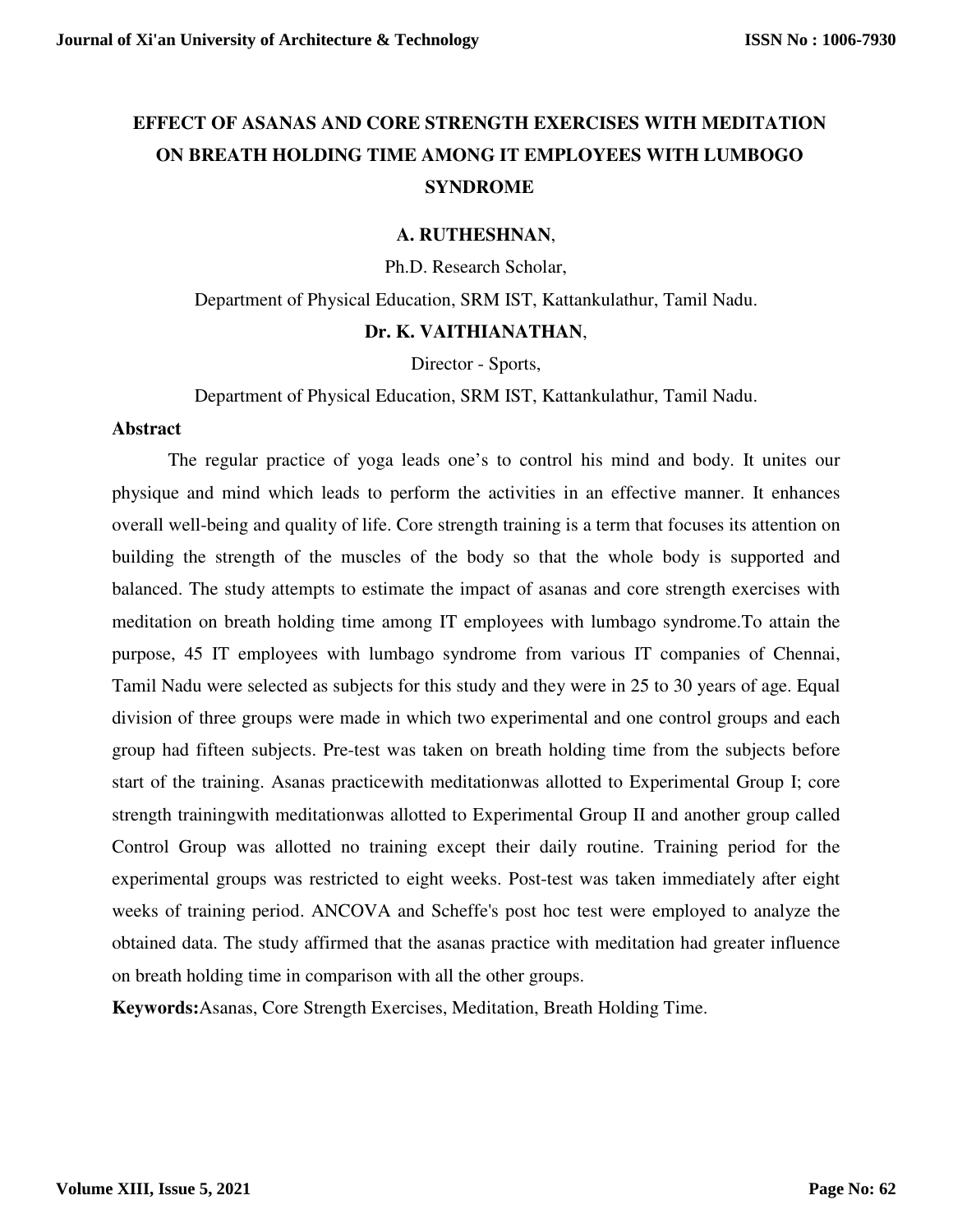#### **I. INTRODUCTION**

Physical exercise is all bodily activities that enhances or maintains physical fitness and overall health and wellness. It is done for various reasons.Physical exercise is important for maintaining physical fitness and can contribute positively to maintaining a healthy weight, building and maintaining healthy bone density, muscle strength and joint mobility, promoting physiological well-being, reducing surgical risksand strengthening the immune system.Trained person has better state of physical fitness than the person who live an inactive life. He can easily attain an improved state of physical fitness than untrained person.

The core is the foundation for our movements, enabling mobility in the upper and lower body, directing power efficiently to our limbs and stabilizing our spine, ribcage, and pelvis against the stress of those movements, or of external forces exerted upon them.

The core plays a key role in everyday biological functions. It creates internal pressure within the abdominal cavity, holding the internal organs in place, and helping with the expulsion of air from the lungs and of bodily waste. The core muscles, in particular the transverse abdominis and pelvic floor are also active during childbirth

 Modern lifestyles are highly sedentary, meaning certain core muscles may become inactive. If we do not exercise our core muscles regularly, we will lose the ability to engage them instinctively while performing everyday movements such as bending and lifting. When this happens, other muscles may take over from them, which can lead to muscular imbalances, where one muscle is stronger than its opposing muscle and possibly injury in the longer run. Poor posture can cause imbalance in our hip and buttock muscles, resulting in lower back pain. Core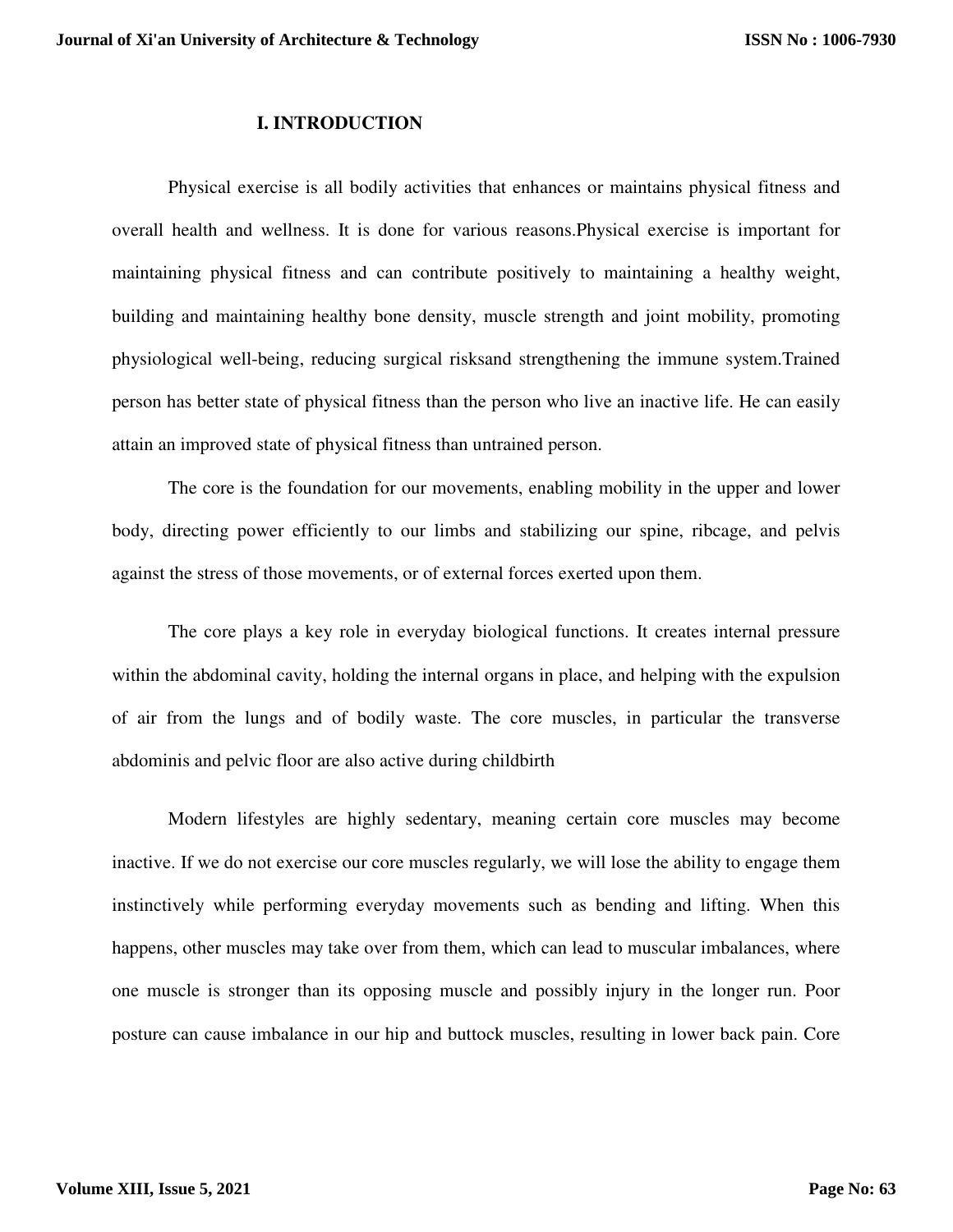training helps improve strength, stability and mobility, reducing the likelihood of such imbalances developing.

The muscles of the trunk and torso act to stabilize the spine, pelvis and shoulder girdle. From this solid, balanced base the limbs can be moved powerfully and under control. In fact before rapid movements of the extremities can take place, the central nervous system stabilizes the spine in anticipation. The rate at which the core muscles stabilize the spine may have a direct effect on the power of limb movement (Hodges & Richardson, 1997).

Weak or poorly controlled core muscles have been associated with low back pain (Hodges & Richardson, 1999). The back muscles are responsible for movements such as extension and flexion of the spine and rotation of the trunk. Excessive or uneven shock on the spine may lead to back problems. This may be exaggerated because weak core muscles lead to improper positioning or a forward tilt. In many exercises that use the back muscles, the abdominal muscles contract isometrically stabilizing the body. The stronger and more correctly balanced the core muscles are, the less the uneven strain on the spine.

One of the causes of poor posture is a poorly developed trunk. It leads to lesser amount of proficient movements. A solid core is acute because power is shifted utmost proficiently through the body in a straight line. If the trunk region is developed poorly, the outcome is bad posture, which can prime to less proficient movements. The sportspersons will not be capable of exploiting their counter rotating force, repeatedly dissolving energy through rough awkward movement (Heydar Sadeghi, H. N., 2013).

The core is a crucial group of muscles, not only for sports, but for typical daily activities as well. It is essential that our core is strong because it comes into play just about every time we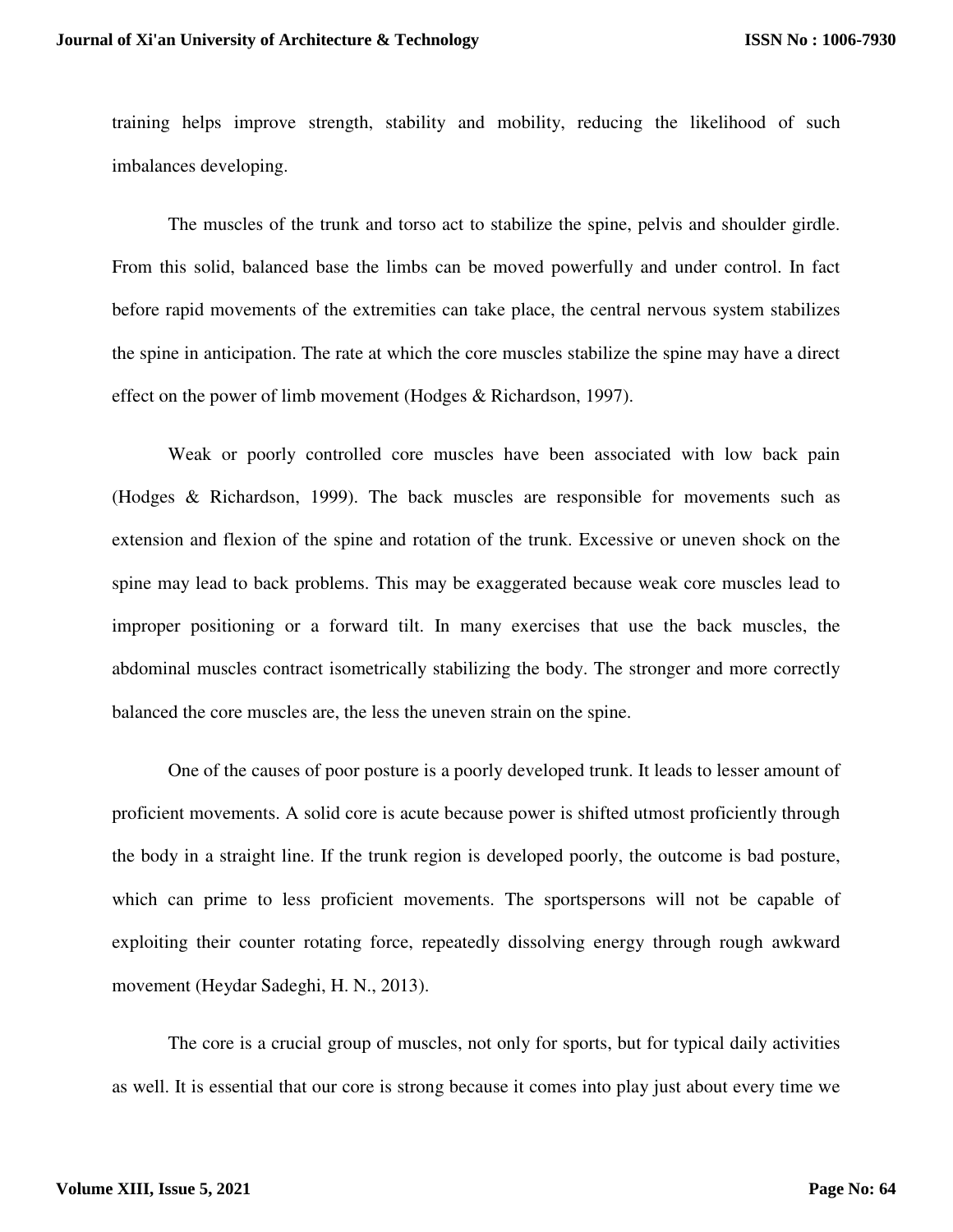move. The core acts to produce force, it stabilizes the body to permit other musculature to produce force and it is also called upon to transfer energy. Everyone can benefit from core training, from new exercisers working on their fitness to exercise enthusiasts looking for increased performance. It can help the elderly who wish to remain fit and flexible, and women after pregnancy to get their abdominal and pelvic floor muscles back into shape.

Core training will also tone the torso and abdominal muscles and improve the posture – if the core is strong, the lower abdominal muscle will be drawn in toward the spine and help to sit up straight. Balance and coordination will be improved, and most important of all, core stability will help to keep the spine healthy and flexible throughout life (SaraRose, 2006).

A well-developed core region acts as a solid block on which the chest cavity sits, preventing it from moving during strenuous lifting exercises. Core training tones our torso and abdominal muscles and improve our posture. While our core is strong, our lower abdominal muscles will be drawn in toward the spine and help us sit up straight. Our balance and coordination will be improved and most important of all, core stability will help keep our spine healthy and flexible throughout life.

Core training is a system that re-educates our body so that we can use it effectively. It is an intelligent workout that strengthens our body from the inside out and is a safe and effective way to exercise.

The regular practice of yoga leads one's to control his mind and body. It provides the feeling of satisfaction to our soul. It unites our physique and mind which leads to perform the activities in an effective manner. It also helps us to overcome our stress and tension. It improves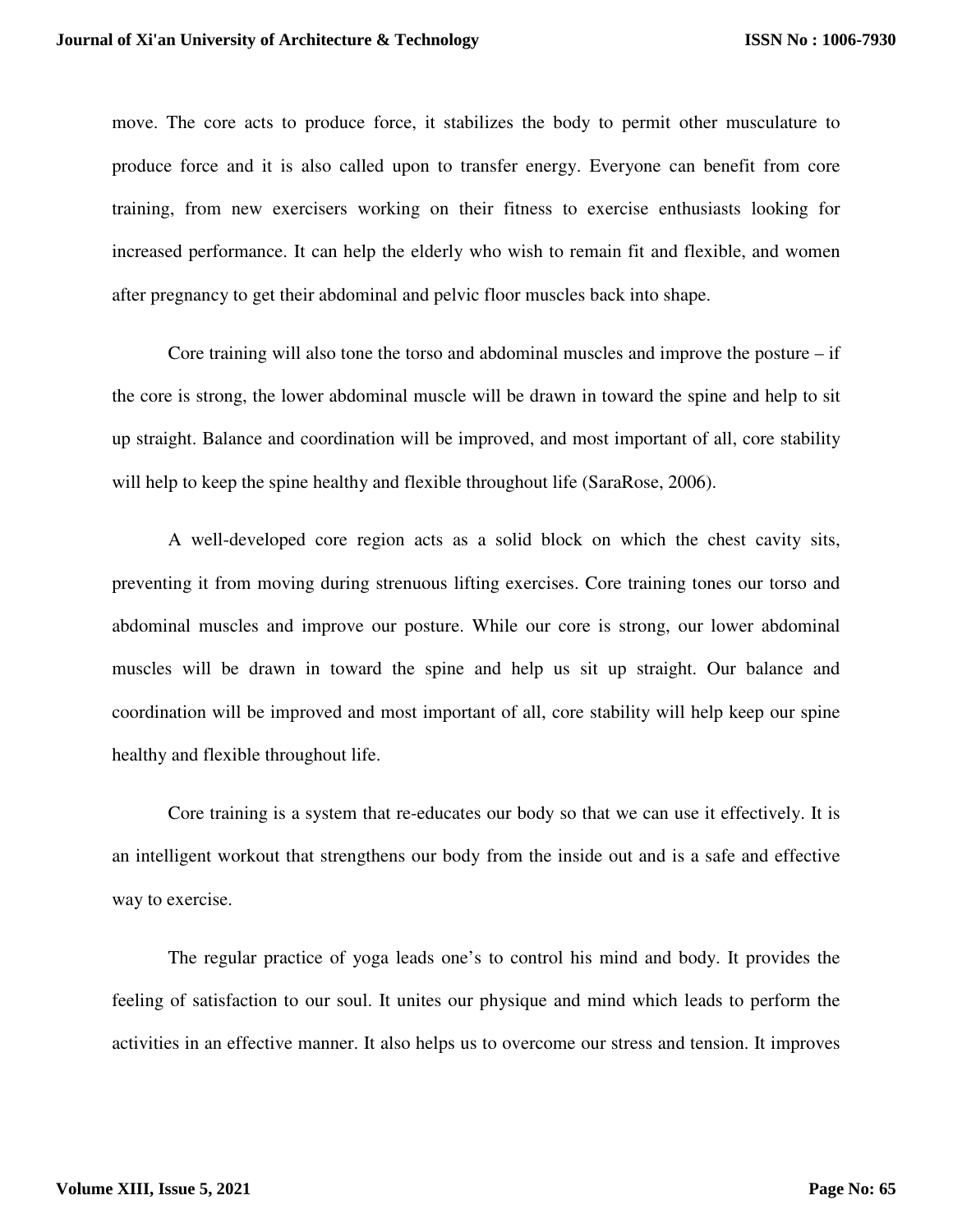our flexibility, coordination and muscle tone. It enhances the respiration, energy and vitality of our body. It enhances overall well-being and quality of life.

Yoga is the science of human development. It helps a man for his overall development in the aspect of physique and mind and also controls his negative emotions. The regular practice of yoga leads the practitioner to actualize his own potential through self-realization and self-culture. It expounds certain techniques and methods that would enable man to have union with the self.

Through systematic and regular yogic practices, our body may be made healthier and its resistance power to fight against the diseases could be enhanced, mind will get sharpened and the concentration and memory power may be developed. Thus, mind's could be channelised for thinking the right good thoughts. Then the good and healthy thoughts will develop in the right direction. Yoga will pave the way for an individual to do any action peacefully and perfectly.The main objectives of the yogic practices are to make a man free from diseases, ignorance, egoism, miseries the affiliations of old age, and fear of death etc. (Chandrasekaran K, 1999).

Yoga is the most effective means in accomplishing the daily practice of mental skills. Incorporating one or two asanas into regular warm-up or cool-down routine provides several mental benefits in addition to the usual physical effects. The practice of attention, concentration, relaxation along with regular stretching and warming-up or down the body, increases flexibility, body awareness and also mentally tune one self.

The term asana means sitting in a particular posture, which is comfortable and which could be maintained steadily for long time. Asana gives stability and comfort, both at physical and mental level. Generally, the asanas are practiced in the sequence of standing, sitting, pronelying and supine-lying position.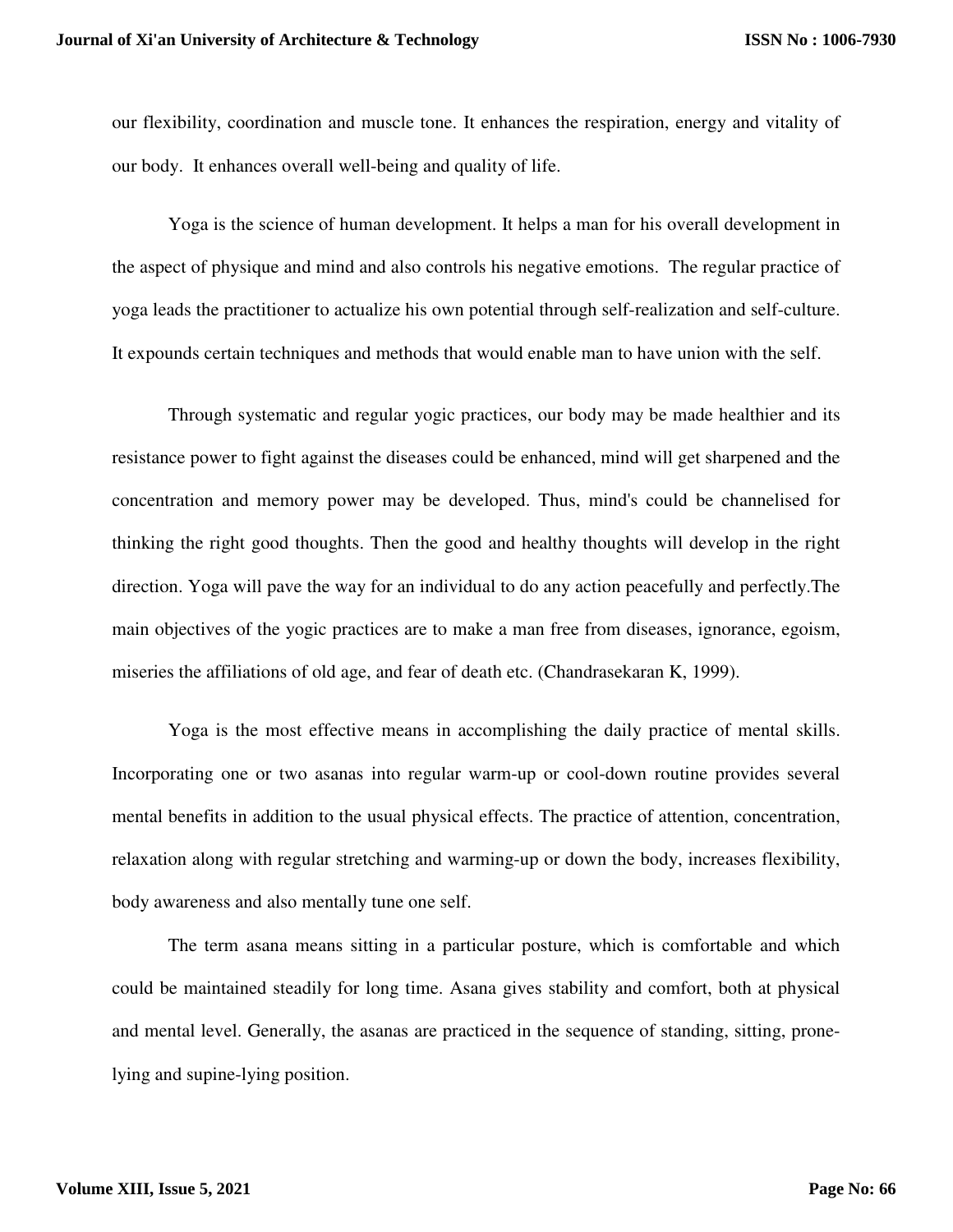Meditation is a relaxation practice which induces relaxation in body and mind. In meditation, concentration is focused for a long time on a single object like, breath, tip of the nose, etc. Meditation is a relaxing practice; it develops a sense of well-being in the person.

Breath holding time is time that elapses between completion of one inhalation and the starting of the particular exhalation (Astrand, Perolof, 1977). It contributes a lot and prolonged breath holding time helps us to execute our work for a long period in a better manner.

#### **II. Methodology**

The purpose of the study was to evaluate the effect of asanas and core strength exercises with meditation on breath holding time among IT employees with lumbago syndrome**.**To achieve the purpose of the study, 45 IT employees with lumbago syndrome from various IT companies of Chennai, Tamil Nadu were selected as subjects for this study and they were in 25 to 30 years of age. They were assigned into three groups of which one group participated in asanas with meditation practice, second group participated in core strength exercises with meditation practiceand the third group served as control group.

The study was formulated as a true random group design, consisting of a pre-test and post-test. The subjects (n=45) were randomly assigned into three equal groups of fifteen subjects each. Experimental group Iassigned as asanas with meditation practicegroup, group IIassigned as core strength exercises with meditation practicegroup and control group as group III respectively. The investigator administered holding the breath test to measure breath holding time. Pre-test was conducted for all the subjects on breath holding time. The experimental groups participated in their respective asanas with meditation and core strength exercises with meditation practices for a period of eight weeks. The post-test was conducted on breath holding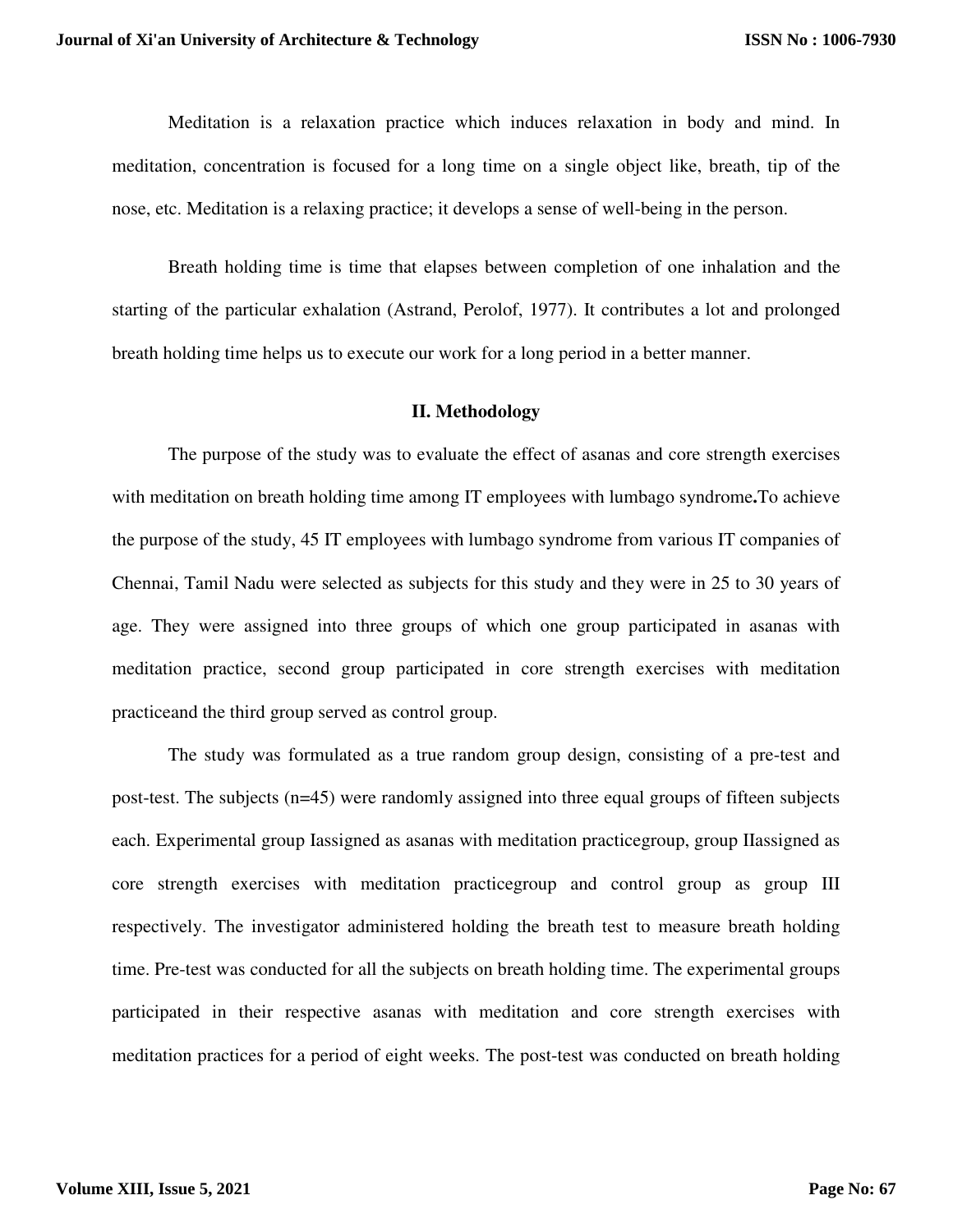time after eightweeks of asanas with meditation practice and core strength exercises with meditationpractice.

## **Statistical Techniques**

The following statistical techniques were used to find out effect of asanas and core strength exercises with meditation on breath holding time among IT employees with lumbago syndrome.

Analysis of covariance (ANCOVA) statistical technique was used to test the adjusted post test mean differences among the experimental groups. If the adjusted post test result was significant, the Scheffe's post-hoc test was used to determine the significance of the paired mean differences (Thirumalaisamy R., 1997).

# **III. Results onBreath Holding Time TABLE I**

## **Computation of Analysis of Covariance of Breath Holding Time**

**(Scores in Seconds)**

|           | <b>Asanas with</b> | <b>Core Strength</b>  | <b>Control</b> | <b>Sources of</b> | Sum of         | df             | <b>Mean</b> | <b>Obtained</b> |
|-----------|--------------------|-----------------------|----------------|-------------------|----------------|----------------|-------------|-----------------|
|           | <b>Meditation</b>  | <b>Exercises with</b> | Group          | <b>Variance</b>   | <b>Squares</b> |                | squares     | <b>F-ratio</b>  |
|           | <b>Practice</b>    | <b>MeditationPrac</b> |                |                   |                |                |             |                 |
|           | Group              | tice Group            |                |                   |                |                |             |                 |
| Pre-test  | 51.27              | 50.53                 | 51.13          | B                 | 4.58           | $\overline{2}$ | 2.29        | 0.08            |
| Mean      |                    |                       |                | W                 | 1286.40        | 42             | 30.63       |                 |
| Post-test | 59.20              | 54.93                 | 52.33          | B                 | 360.58         | $\overline{2}$ | 180.29      | $7.63*$         |
| Mean      |                    |                       |                | W                 | 992.67         | 42             | 23.64       |                 |
| Adjusted  |                    |                       |                | B                 | 342.56         | $\overline{2}$ | 171.28      |                 |
| post-test | 58.95              | 55.32                 | 52.20          | W                 | 43.37          | 41             | 1.06        | 161.91*         |
| Mean      |                    |                       |                |                   |                |                |             |                 |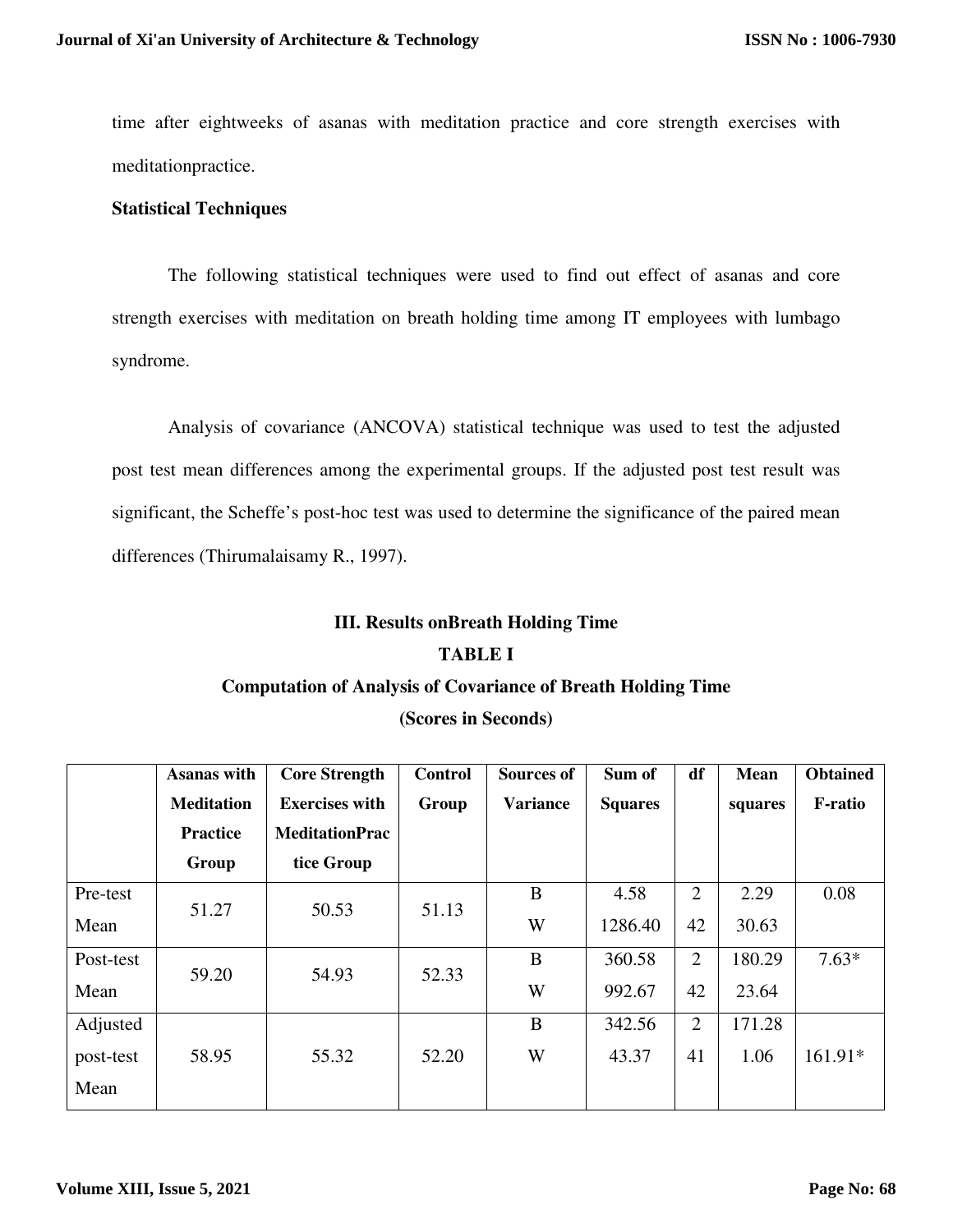Table F-ration at 0.05 level of confidence for 2 and 42 (df) = 3.22, 2 and 41 df = 3.23 \*: Significant

Table I shows the analyzed data on breath holding time. The pre-test means of breath holding time were 51.27 for asanas with meditation practice group, 50.53 for core strength exercises with meditation practice group and 51.13 for control group. The obtained F-ratio 0.08 was lesser than the table F-ratio 3.22. Hence the pre-test was insignificant at 0.05 level of confidence for the degrees of freedom 2 and 42.

The post-test means were 59.20 for asanas with meditation practice group. 54.93 for core strength exercises with meditation practice group and 52.33 for control group. The obtained Fratio 7.63 was greater than the table F-ratio 3.22. Hence, the post-test was significant at 0.05 level of confidence for the degrees of freedom 2 and 42.

The adjusted post-test means were 58.95 for asanas with meditation practice group, 55.32 for core strength exercises with meditation practice group and 52.20 for control group. The obtained F-ratio 161.91was greater than the table F-ratio 3.23. Hence the adjusted post-test was significant at 0.05 level of confidence for the degrees of freedom 2 and 41.

## **TABLE II**

# **Computation of Analysis of Scheffe's Post-Hoc Test of Breath Holding Time (Scores in Seconds)**

| <b>Asanas with</b><br><b>Meditation</b><br><b>Practice Group</b> | <b>Core Strength</b><br><b>Exercises with</b><br><b>Meditation</b> | <b>Control</b><br>Group | <b>Mean Difference</b><br>(MD) | C.I<br><b>Value</b> |
|------------------------------------------------------------------|--------------------------------------------------------------------|-------------------------|--------------------------------|---------------------|
|                                                                  | <b>Practice Group</b>                                              |                         |                                |                     |
| 58.95                                                            | 55.32                                                              |                         | 3.63                           |                     |
| 58.95                                                            |                                                                    | 52.20                   | $6.75*$                        | 4.45                |
|                                                                  | 55.32                                                              | 52.20                   | 3.12                           |                     |

\* : Significant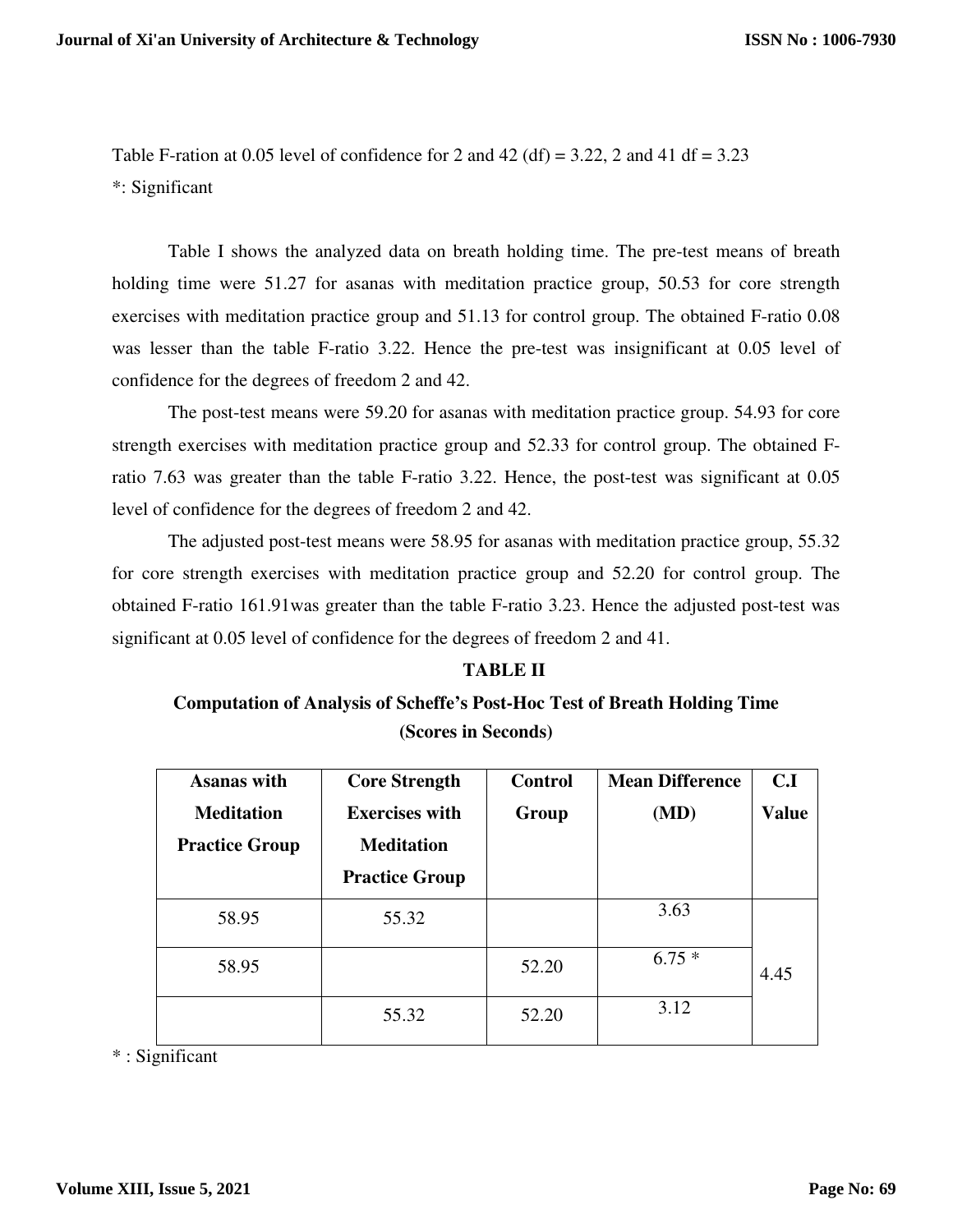Table II shows the scheffe's post-hoc test of ordered adjusted final mean difference of breath holding time for different groups. The difference between the asanas with meditation practice group and core strength exercises with meditation practice group was 3.63, asanas with meditation practice group and control group was 6.75and core strength exercises with meditation practice group and control group was 3.12. Hence,second group comparison was significant and the first and third group comparisons wereinsignificant.

# **Figure-1 Bar Diagram on Pre-Test Mean, Post-Test Mean and Adjusted Post-Test Mean of Breath Holding Time**



## **IV. Conclusions**

- $\triangleright$  The study was concluded that eight weeks of as a with meditation practice group had better improvement on breath holding time than other groups.
- $\triangleright$  The research showed thatcore strength exercises with meditation practice group also had significant improvement on breath holding time than control group.